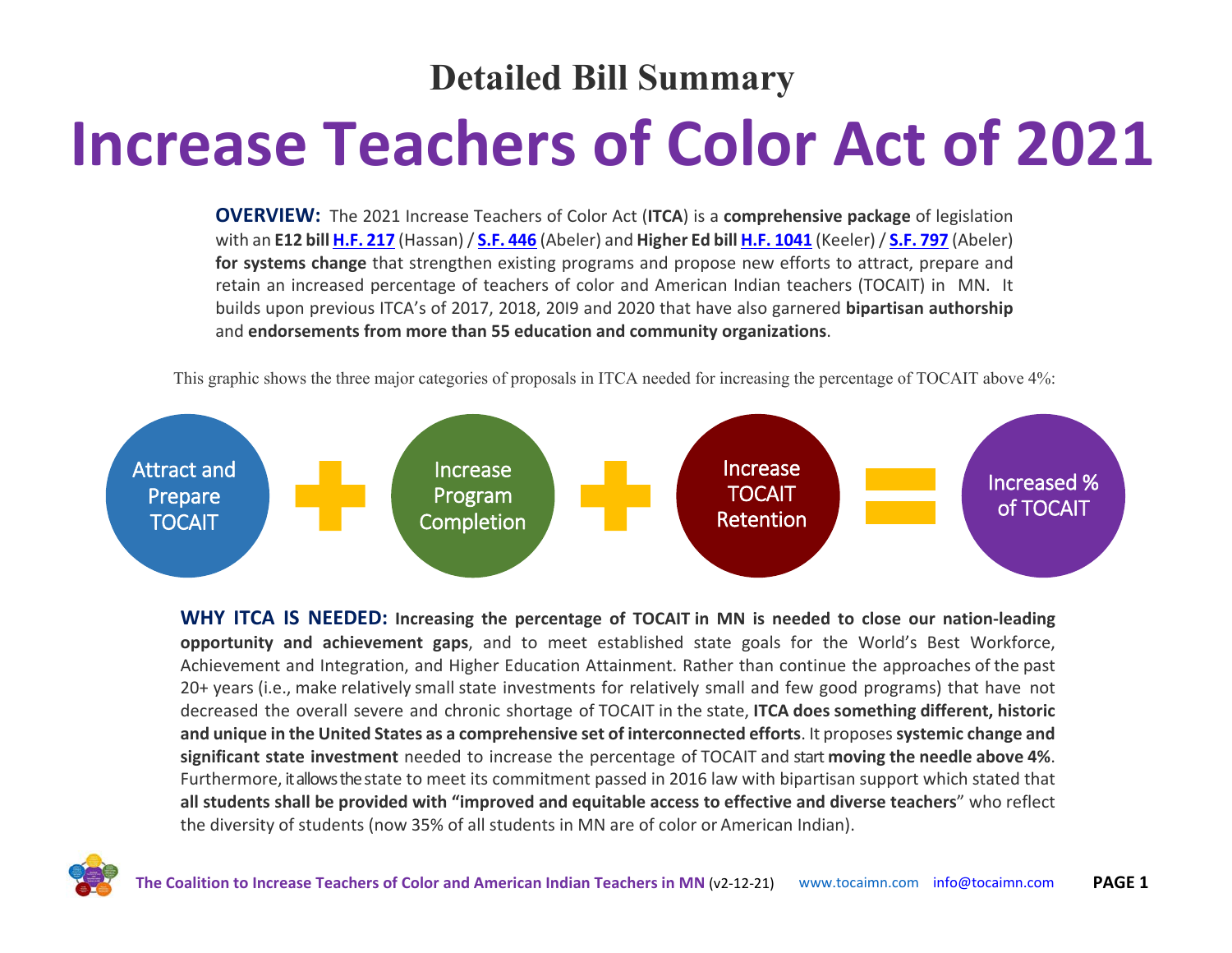## **ESTABLISH A STATE GOAL AND REPORT**

|       | <b>PURPOSE:</b> Increase transparency and accountability while providing further recommendations for addressing the TOCAIT shortage.                                                                                                                                                                                                                                                                 | INSSAILLY 514<br><b>APPROPRIATION</b> |
|-------|------------------------------------------------------------------------------------------------------------------------------------------------------------------------------------------------------------------------------------------------------------------------------------------------------------------------------------------------------------------------------------------------------|---------------------------------------|
| Sect. | Increasing Teachers of Color and American Indian Teachers in Minnesota Goal and Report. Establishes a state goal to increase<br>overall percent of TOCAIT each year, and directs PELSB to publish a report on outcomes of state investments in collaboration with<br>state agencies administering various state grant programs that intend to increase TOCAIT in light of state goal. (NEW 120B.117) | <b>FY22: \$15K</b>                    |

**RELATED E12** 

|                                         | <b>ATTRACT and PREPARE MORE TOCAIT</b><br><b>PURPOSE:</b> These sections focus on getting more teachers of color and American Indian teachers into teaching preparation<br>programs or teaching in MN, although sections 13 $\&$ 15 are not exclusively for TOCAIT.                                                                                                                                                                                                                                                                                                                                                                                                                                                                                                                                                                                                                                                                 | <b>RELATED E12</b><br><b>Biennium</b><br><b>APPROPRIATIONS</b><br>(Sect 21) |
|-----------------------------------------|-------------------------------------------------------------------------------------------------------------------------------------------------------------------------------------------------------------------------------------------------------------------------------------------------------------------------------------------------------------------------------------------------------------------------------------------------------------------------------------------------------------------------------------------------------------------------------------------------------------------------------------------------------------------------------------------------------------------------------------------------------------------------------------------------------------------------------------------------------------------------------------------------------------------------------------|-----------------------------------------------------------------------------|
| Sect.<br>16                             | Expanded Grow Your Own (GYO) Pathways. Amends session law and makes program a new statute (122A.685) with an updated<br>title and broader, more accurate definition of GYO programs. Funds 3 different types of GYO grants: post-bacc residencies, other<br>GYO undergrad and grad programs for adults, and GYO programs for secondary students besides concurrent enrollment. Expands<br>eligibility for more districts and improves outcomes with eligibility based on the diversity of actual GYO program participants.                                                                                                                                                                                                                                                                                                                                                                                                          | FY20-21: \$3M<br>FY22-23: \$17M                                             |
| Sect.<br>14, 15                         | Collaborative Urban and Greater Minnesota Educators of Color Program Grants. Amends 122A.635 allowing funds to be used<br>over a two-year implementation period and moving the reporting deadline after the school/fiscal year rather than due in January.                                                                                                                                                                                                                                                                                                                                                                                                                                                                                                                                                                                                                                                                          | FY20-21: \$2.1M<br>FY22-23: \$12M                                           |
| Sect.<br>13<br>(and<br>8, 9,<br>11, 12) | Come Teach in Minnesota Bonuses program. Establishes new pilot program to support districts and schools recruiting out-of-state<br>teachers of color and providing up to \$2,500 hiring and \$2,500 retention bonuses each FY to teachers prepared in other states who<br>would qualify for a Tier 3 license to come teach in MN. Estimated total of TOCAIT incentivized = 100-130 (New 122A.59)<br>Added bonus for those who teach in economic development regions with a specific licensure area experiencing a shortage.<br>Sect. 8 & 9 amend licensing requirements (122A.183 & 122A.184) to remove barriers for TOCAIT prepared at minority-<br>serving institutions in other states such as HBCU's and Tribal Colleges and those who achieved tenure in other states<br>Sect. 11 & 12 allow districts to negotiate 1-yr probationary periods for teachers from other states who achieved tenure<br>(Amends 122A.40 & 122A.41) | <b>New</b><br>FY22-23: \$700K                                               |
| Sect.<br>21                             | "Intro to Teaching" Concurrent Enrollment Courses. (No proposed policy changes to 124D.09, only increased appropriation)                                                                                                                                                                                                                                                                                                                                                                                                                                                                                                                                                                                                                                                                                                                                                                                                            | FY20-21: \$750K<br>FY22-23: \$1M                                            |
| Sect.<br>21                             | American Indian Teacher Preparation Programs. (No proposed policy changes to 122A.63, only increased appropriation)                                                                                                                                                                                                                                                                                                                                                                                                                                                                                                                                                                                                                                                                                                                                                                                                                 | FY20-21: \$920K<br>FY22-23: \$1.2M                                          |
| Sect.<br>21                             | Teacher Recruitment Marketing Campaign. Awards two grants to develop and implement an outreach and marketing campaign to<br>recruit teachers, especially teachers in identified shortage areas and teachers of color.                                                                                                                                                                                                                                                                                                                                                                                                                                                                                                                                                                                                                                                                                                               | <b>New</b><br>FY22-23: \$1M                                                 |

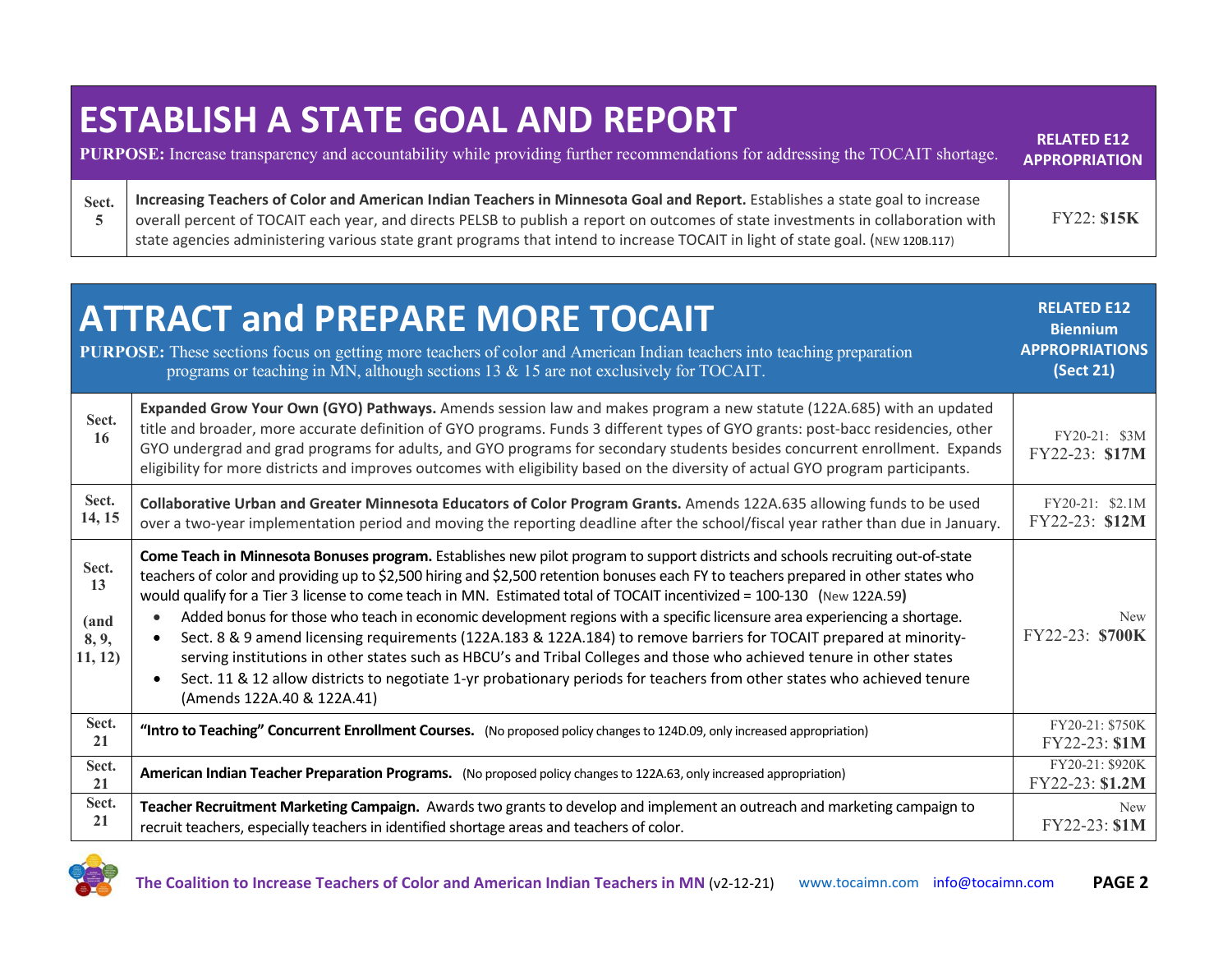### **INCREASE PREP PROGRAM COMPLETION FOR TOCAIT**

|                                 | **These two sections are the highest fiscal priorities in the bill.<br><b>PURPOSE:</b> They seek appropriations to meet the needs of E-12 teacher candidates and E-12 schools by<br>providing direct financial support to complete preparation programs.                                                                                                                                                                                                                                                                                                                                                                                                                                                   | <b>RELATED</b><br><b>Higher Ed</b><br><b>Biennium</b><br><b>APPROPRIATIONS</b> |
|---------------------------------|------------------------------------------------------------------------------------------------------------------------------------------------------------------------------------------------------------------------------------------------------------------------------------------------------------------------------------------------------------------------------------------------------------------------------------------------------------------------------------------------------------------------------------------------------------------------------------------------------------------------------------------------------------------------------------------------------------|--------------------------------------------------------------------------------|
| <b>High Ed</b><br>Sect.<br>1,4  | ** Aspiring MN Teachers of Color Scholarship Program to be established which would support 1,000 TOCAIT candidates<br>in FY22 and 1,600 in FY23 who have financial need and of color and are admitted to preparation programs. \$10,000<br>scholarships/year before student teaching up to \$25,000 total per candidate. Includes base appropriation. (NEW 136A.1274)                                                                                                                                                                                                                                                                                                                                      | <b>New</b><br>FY22-23: \$26.3M                                                 |
| <b>High Ed</b><br>Sect.<br>2, 4 | **Student Teacher Candidate Grants in Shortage Areas program amends statute 136A.1275 to clarify intent and<br>targeting financial support to most needed licensure shortage areas in the state as well as diverse candidates.<br>Appropriation supports 300 TOCAIT candidates in FY20, and 400 candidates in FY21 with base appropriation established<br>to support more TOCAIT candidates complete their programs.                                                                                                                                                                                                                                                                                       | FY20-21: \$2.5M<br>FY22-23: \$5.42M                                            |
| E12<br>Sect.<br>10              | Exams Required for Licensure (122A.185) amended so that:<br>Completers of MN preparation programs who have demonstrated meeting hundreds of content and pedagogy<br>licensure standards are no longer required to take costly licensure exams; such exams have proven over two<br>decades to have no predictive validity for teacher effectiveness and they produce racially inequitable outcomes.<br>Exams are only required for those teachers prepared out-of-state who have not passed similar exams required in<br>Minnesota or those seeking licensure through portfolio.<br>Testing centers must provide monthly opportunities for untimed skills exams and other additional supports.<br>$\bullet$ | none                                                                           |

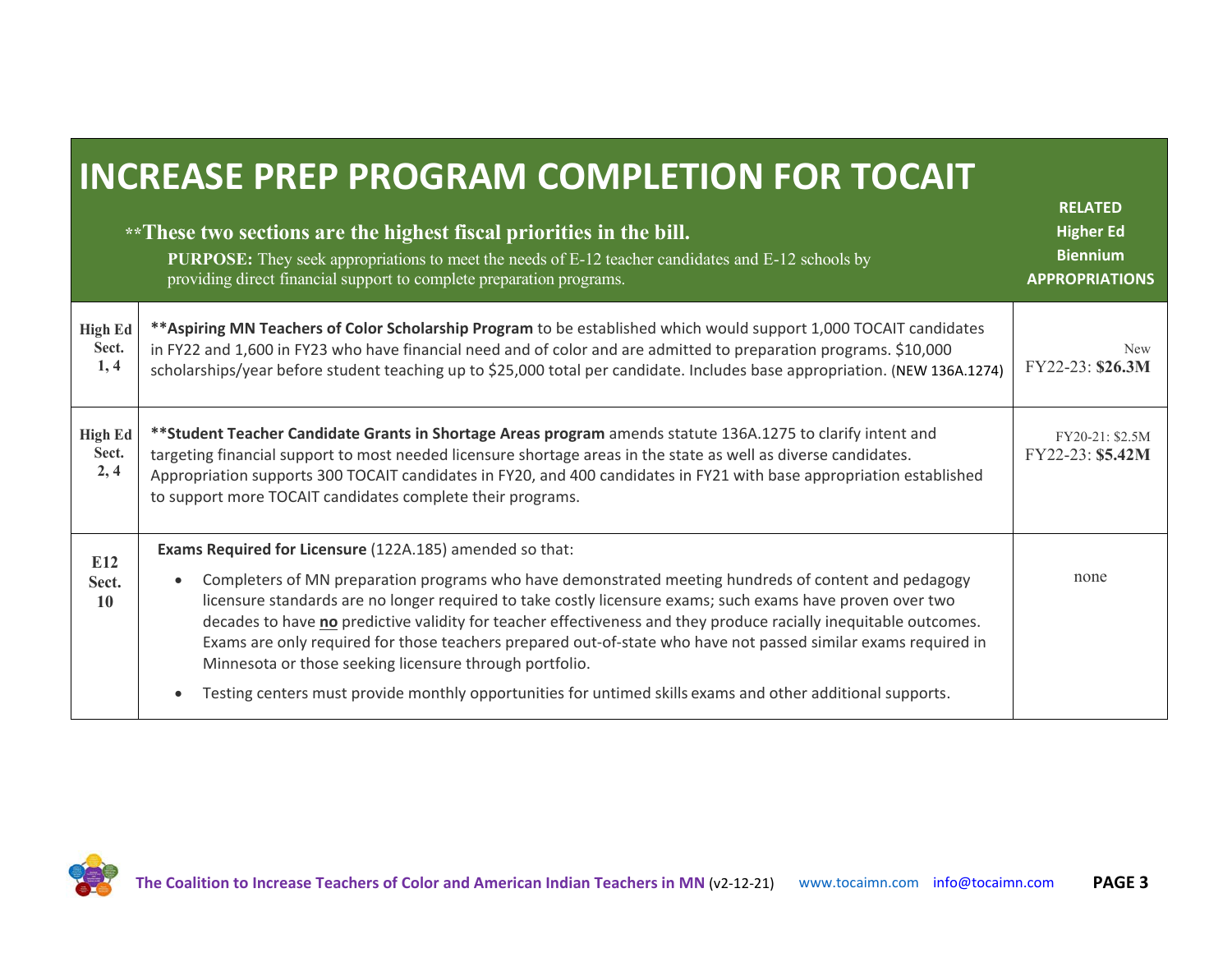### **INCREASE RETENTION OF TOCAIT**

| <b>PURPOSE:</b> These sections address some of the most significant reasons why teachers, especially teachers of color and American Indian<br>teachers (TOCAIT), leave the profession after few years in the classroom so that all students will have "improved and<br>equitable access to effective and diverse teachers" who reflect the diversity of students (per 2016 MN law). |                                                                                                                                                                                                                                                                                                                                                                                                                                                                                                                                                                                                                                                                                                                                                                                                                                                            |                                                             |  |
|-------------------------------------------------------------------------------------------------------------------------------------------------------------------------------------------------------------------------------------------------------------------------------------------------------------------------------------------------------------------------------------|------------------------------------------------------------------------------------------------------------------------------------------------------------------------------------------------------------------------------------------------------------------------------------------------------------------------------------------------------------------------------------------------------------------------------------------------------------------------------------------------------------------------------------------------------------------------------------------------------------------------------------------------------------------------------------------------------------------------------------------------------------------------------------------------------------------------------------------------------------|-------------------------------------------------------------|--|
| Sect.<br>17                                                                                                                                                                                                                                                                                                                                                                         | Teacher Mentorship and Retention of Effective Teachers. Amends existing statute 122A.70 to improve the new grant program<br>established in 2019 given implementation lessons learned by:<br>clarifying eligibility requirements<br>$\bullet$<br>allowing grant recipients to use funds over a two-year implementation period<br>changing reporting deadline from June 30 to Sept. 30 so as to determine the impact of teacher retention efforts                                                                                                                                                                                                                                                                                                                                                                                                            | FY20-21: \$1.5M<br>FY22-23: \$6M                            |  |
| Sect.<br>$1-3$                                                                                                                                                                                                                                                                                                                                                                      | World's Best Workforce. Amends existing statute 120B.11 requiring that district strategic plans include:<br>practices that ensure learning and work environments validate, affirm, embrace, and integrate cultural and community<br>strengths for all students, families, and employees<br>practices that seek to retain qualified, racially and ethnically diverse staff effective at working with diverse students<br>curriculum that is rigorous, accurate, anti-racist, and culturally sustaining<br>access for all learners to ethnic studies curriculum using culturally responsive methodologies<br>Amendments also add definitions for the following terms that themselves do not even exist anywhere in current state<br>statutes, laws or rules: "anti-racist", "culturally sustaining", "ethnic studies curriculum", and "institutional racism" | See new<br>Equitable School<br>Enhancement<br>grant program |  |
| Sect.<br>$\overline{\mathbf{4}}$                                                                                                                                                                                                                                                                                                                                                    | Equitable School Enhancement Grants. Establishes new grant program to support districts' and schools' efforts to implement<br>world's best workforce strategies that address issues of curricular, environmental, and structural inequities in schools that create<br>opportunity and achievement gaps for students, families, and staff who are of color or who are American Indian. (NEW 120B.113)                                                                                                                                                                                                                                                                                                                                                                                                                                                       | <b>New</b><br>FY22-23: \$6M                                 |  |
| Sect.<br>20                                                                                                                                                                                                                                                                                                                                                                         | Achievement and Integration program. Amends existing statute 124D.861 to specify that plans "must include strategies to<br>validate, affirm, embrace, and integrate cultural and community strengths of all students, families, and employees in the district's<br>curriculum as well as learning and work environments, and to address issues of institutional racism in schools that create<br>opportunity and achievement gaps for students, families, and staff who are of color or American Indian." Adds several possible<br>activities that districts may include in plans for closing opportunity and achievement gaps.                                                                                                                                                                                                                            | No extra<br>appropriation<br>proposed for<br>amendments     |  |
| <b>High</b><br>Ed<br>Sect.<br>3                                                                                                                                                                                                                                                                                                                                                     | Teacher Shortage Loan Forgiveness Program. Amends existing statute 136A.1791 to focus eligibility on licensure areas specific to<br>economic development regions where teachers work along with demographic shortages, and increases support up to \$2,000/yr<br>for up to 10 yrs for each shortage area eligibility met. Ensures that the percentage of TOCAIT receiving loan forgiveness equals the<br>percentage of students of color and American Indian students in the state.                                                                                                                                                                                                                                                                                                                                                                        | (Higher Ed, Sect 4)<br>FY20-21: \$400K<br>FY22-23: \$4M     |  |

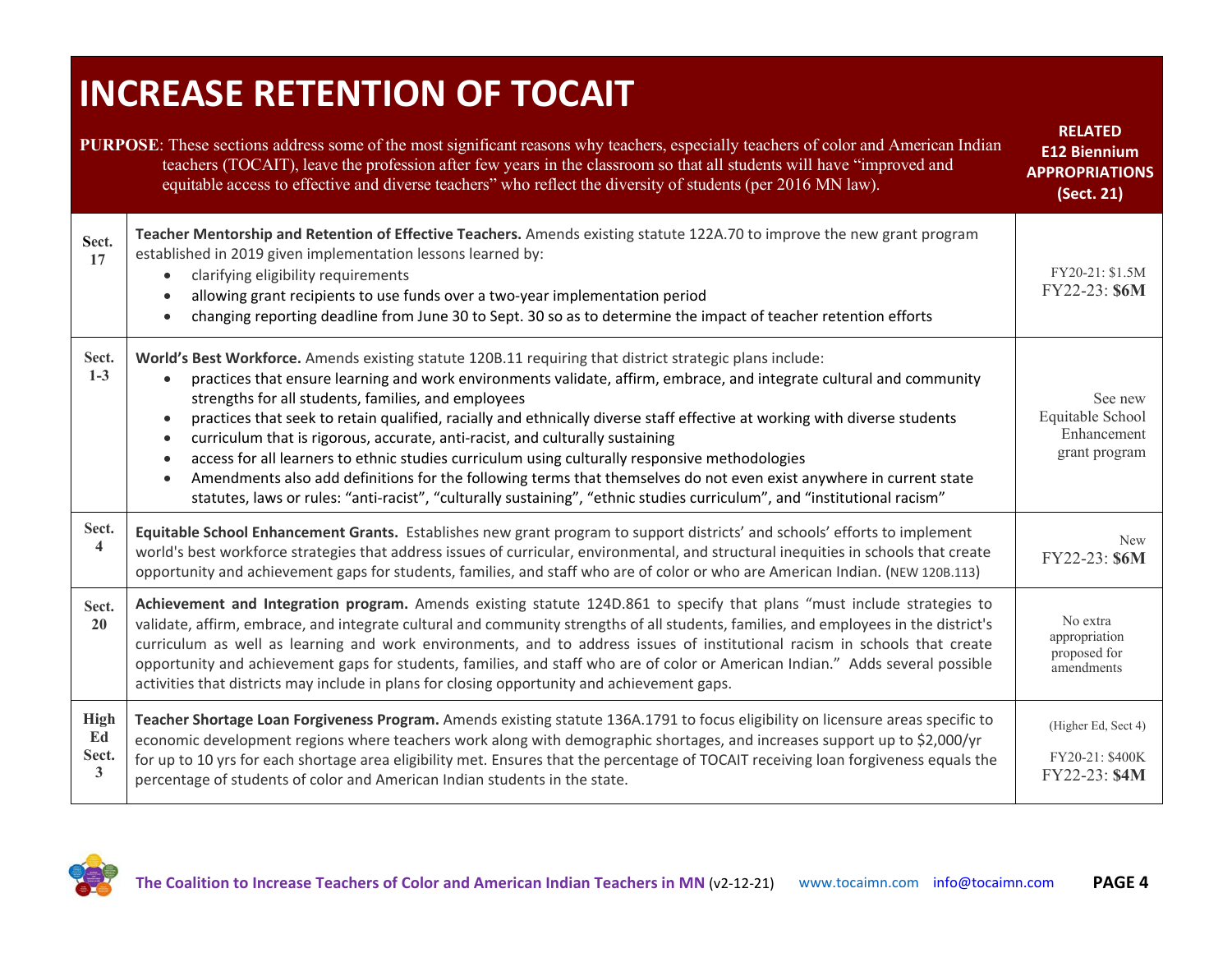### **INCREASE RETENTION OF TOCAIT**

|                         | <b>PURPOSE:</b> These sections copied from the Governor's 2020 policy bill into the 2021 ITCA were endorsed by the Coalition<br>last session because they closely align with ITCA and address climate issues that can cause teachers of color and<br>American Indian teachers (TOCAIT) to leave the profession.                                                                                                                                                                                                                                                                                                                                 | <b>RELATED</b><br><b>E12 Biennium</b><br><b>APPROPRIATIONS</b> |
|-------------------------|-------------------------------------------------------------------------------------------------------------------------------------------------------------------------------------------------------------------------------------------------------------------------------------------------------------------------------------------------------------------------------------------------------------------------------------------------------------------------------------------------------------------------------------------------------------------------------------------------------------------------------------------------|----------------------------------------------------------------|
| Sect.<br>6              | Curriculum Policy. A proposed new statute [120B.25] that a "school board must adopt a written policy that prohibits<br>discrimination or discipline for a teacher or principal on the basis of incorporating into curriculum contributions by persons in a<br>federally protected class or protected class."                                                                                                                                                                                                                                                                                                                                    | none                                                           |
| Sect.<br>$\overline{7}$ | State Model Policy. Amends existing statute 121A.031 which states that the commissioner of education, in consultation with the<br>commissioner of human rights, shall develop and maintain a state model policy for districts and schools to use if they don't<br>develop similar locally crafted policies on certain issues. Proposed added language is: "(d) The commissioner must develop and<br>maintain resources to assist a district or school in implementing strategies for creating a positive school climate and using<br>evidence-based social-emotional learning to prevent and reduce discrimination and other improper conduct." | none                                                           |
| Sect.<br>18             | Principal Evaluation. Amends existing statute 123B.147 which states that to enhance a principal's culturally responsive leadership<br>skills and practices, annual principal evaluations must: "(2) support and improve a principal's culturally responsive leadership<br>practices that create inclusive and respectful teaching and learning environments for all students, families, and employees;"                                                                                                                                                                                                                                         | none                                                           |
| Sect.<br>19             | Graduation Ceremonies; Tribal Regalia and Objects of Cultural Significance. Establishes a new statute [124D.792] that would<br>state: "A school district or charter school must not prohibit an American Indian student from wearing American Indian regalia,<br>tribal regalia, or objects of cultural significance at graduation ceremonies."                                                                                                                                                                                                                                                                                                 | none                                                           |

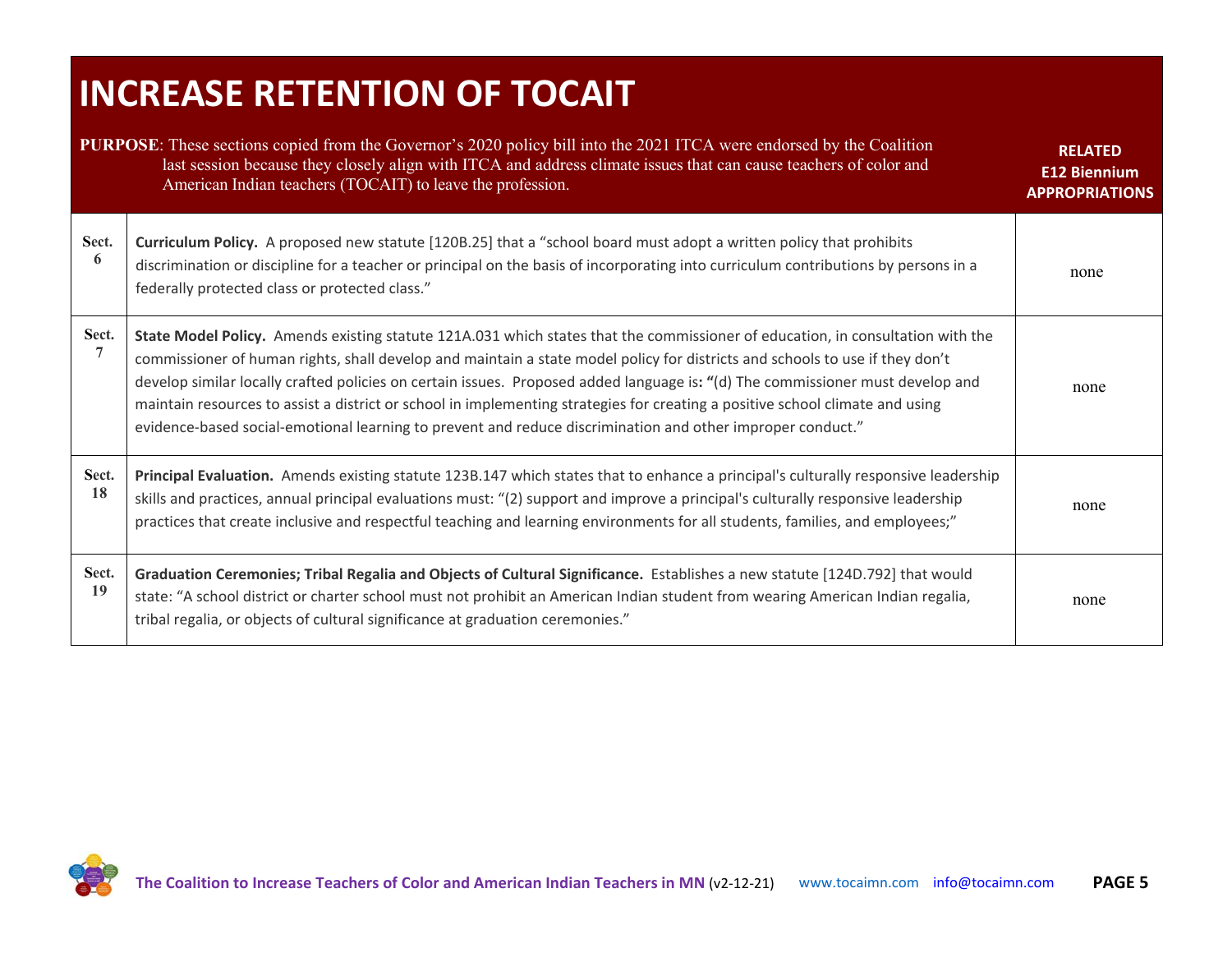#### 2020 FISCAL SUMMARY

#### **Needed ITCA Investments in Context:**

| Table 6<br>All Funds Biennial Budget -- FY 2020-21, By Budget Area<br>Comparison of Enacted FY 2020-21 Budget to FY 2018-19 and to Forecast<br>(dollars in millions) |                     |                                                  |                                                        |                 |       |
|----------------------------------------------------------------------------------------------------------------------------------------------------------------------|---------------------|--------------------------------------------------|--------------------------------------------------------|-----------------|-------|
| FY 2020-21<br>FY 2020-21<br>May Proj/<br><b>Forecast</b><br>FY 2018-19<br>Enacted **<br>Base *                                                                       |                     | <b>Change:</b><br><b>Enacted -</b><br>FY 2018-19 | <b>Change:</b><br><b>Enacted -</b><br><b>Fest Base</b> |                 |       |
| E-12 Education<br><b>Higher Education</b>                                                                                                                            | 20,477.2<br>3,396.3 | 21,953.3<br>3,496.3                              | 22,371.7<br>3,496.3                                    | 1,894.5<br>99.9 | 418.4 |

**TOTAL STATE BUDGET** (Source: Minnesota State Senate Fiscal Summary)

|  | Total for Budget Area | 79.645.6 | 86,746.1 | 89,279.7 | 9,634.1 | 2.533.5 |
|--|-----------------------|----------|----------|----------|---------|---------|
|--|-----------------------|----------|----------|----------|---------|---------|

#### **State E-12 Biennial (FY 2022-23) Investments Needed to Increase the Percentage of Teachers of Color**

|                                                                               | Grow Your Own pathways                                                             | 17,000,000   | 31%    |              |
|-------------------------------------------------------------------------------|------------------------------------------------------------------------------------|--------------|--------|--------------|
| Collaborative urban and greater Minnesota educators of color grants           | 12,000,000                                                                         | 22%          |        |              |
|                                                                               | Mentoring, induction, and retention incentive program grants for teachers of color | 6,000,000    | 11%    |              |
|                                                                               | Equitable School Enhancement grants                                                | 6,000,000    | 11%    |              |
| * While these two programs are not                                            | * Student Teacher grants                                                           | 5,000,000    | 9%     |              |
| included in the E12 ITCA, they do serve<br>E12 teachers and students and have | * Teacher shortage loan forgiveness                                                | 4,000,000    | 7%     | All sectors  |
| been funded by E12 budgets under past                                         | Come Teach in Minnesota hiring bonuses                                             | 2,100,000    | 4%     | of the       |
| Republican leadership. They are listed                                        | American Indian teacher preparation grants                                         | 1,200,000    | 2%     |              |
| here because their suport from the<br>larger E12 budget is needed.            | Expanded concurrent enrollment grants                                              | 1,000,000    | 2%     | economy      |
|                                                                               | Teacher recruitment marketing campaign                                             | 1,000,000    | 2%     | and society  |
|                                                                               | Reports on increasing percentage of teachers of color                              | 15,000       | 0.027% | will benefit |
|                                                                               |                                                                                    | \$55,315,000 | 100%   | trom more    |

**\$55.315 million is only 0.247% of the total FY20-21 biennial budget for E-12 Education and only 0.062% of the FY20-21 biennial overall total state budget**  ◢

| of the        |
|---------------|
| economy       |
| and society   |
| will benefit  |
| from more     |
| <b>TOCAIT</b> |

#### **State Higher Ed Biennial (FY 2022-23) Investments Needed to Increase the Percentage of Teachers of Color**

|                                             | 35,718,000 | 100% |
|---------------------------------------------|------------|------|
| Teacher shortage loan forgiveness           | 4,000,000  | 11%  |
| Student Teacher grants                      | 5.418.000  | 15%  |
| Aspiring MN Educators of Color Scholarships | 26,300,000 | 74%  |

**\$35,718 million is only 1.022% of the total FY20-21 biennial budget for Higher Education and only 0.039% of the FY20-21 biennial overall total state budget**